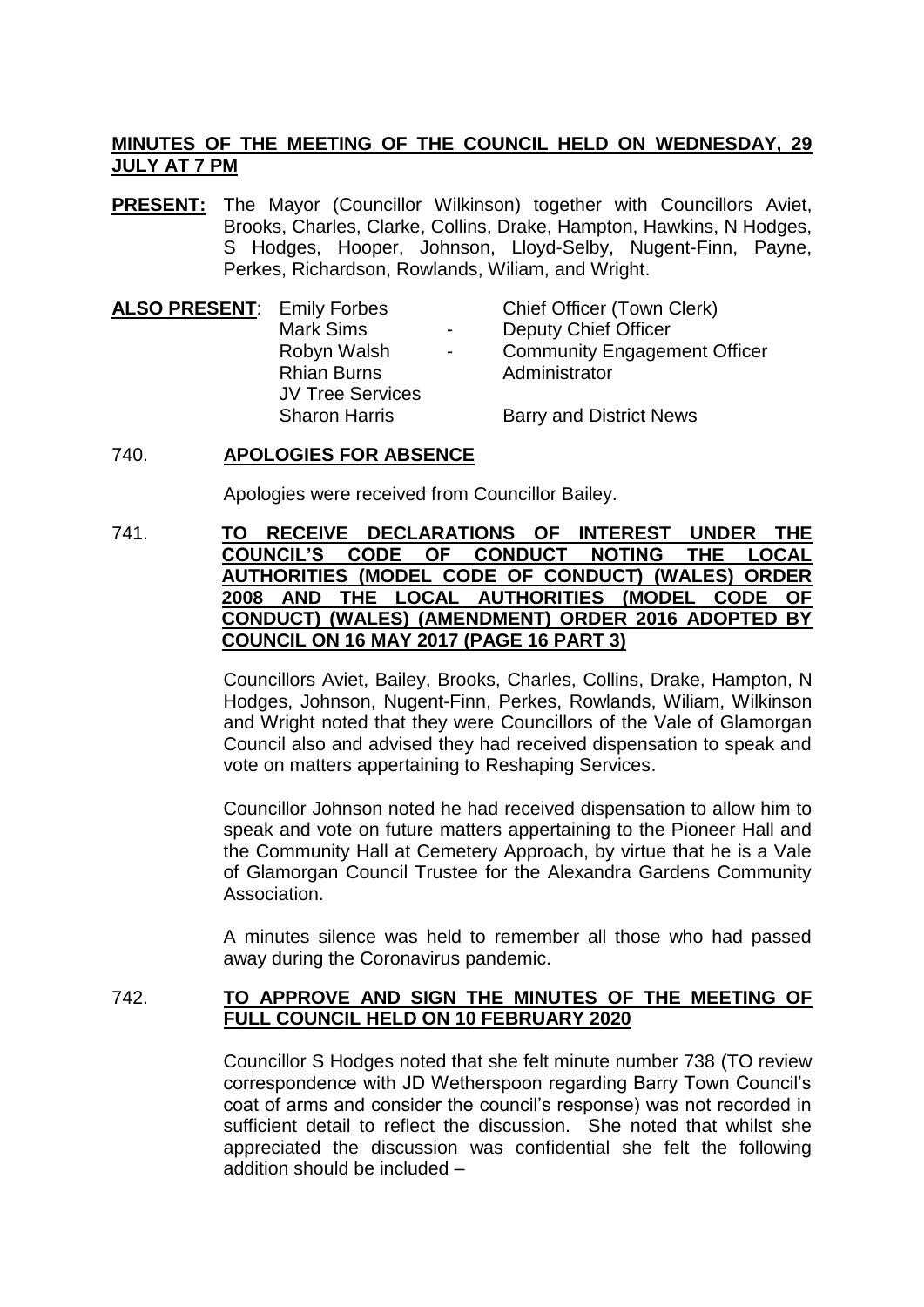Members agreed to the addition. It was agreed that a confidential note be added to the minutes outlining the discussion held should any future Councillors wish to understand the decision made.

## **RESOLVED:**

**1. That the minutes of the meeting of Full Council held on 10 February 2020 are approved and signed as a correct record, subject to the addition above.**

### 743. **TO RECEIVE COMMUNICATIONS FROM THE MAYOR**

The Mayor advised members that she had attended the Barry Emergency Services Station for Bryan Foleys funeral and that his family had passed on their thanks to everyone who had lined the route.

The Mayor noted that she would not be claiming the Mayor's allowance for the 2020/21 municipal year as she felt it was unwarranted with so few events taking place.

She noted that she had been in contact with the British Legion and would be laying a wreath along with a small gathering to mark the 75<sup>th</sup> anniversary of the end of fighting in Burma during the Second World War.

The Mayor advised that as it had not been possible to hold any kind of event she would be sending a letter to Father Ben who had recently moved to thank him for his service to the town.

She also noted that she looked forward to being able to carry on Mayoral activities as soon as it was safe to do so.

**RESOLVED that communications from the Mayor be received and noted.**

# 744. **TO CONSIDER QUESTIONS FROM COUNCILLORS (STANDING ORDER 3 (E) REFERS)**

None were received.

### 745. **TO CONSIDER QUESTIONS/COMMENTS FROM MEMBERS OF THE PUBLIC (STANDING ORDER 3 (F) REFERS)**

None were received.

#### 746. **TO CONSIDER MOTIONS SUBMITTED BY COUNCILLORS**

None were received.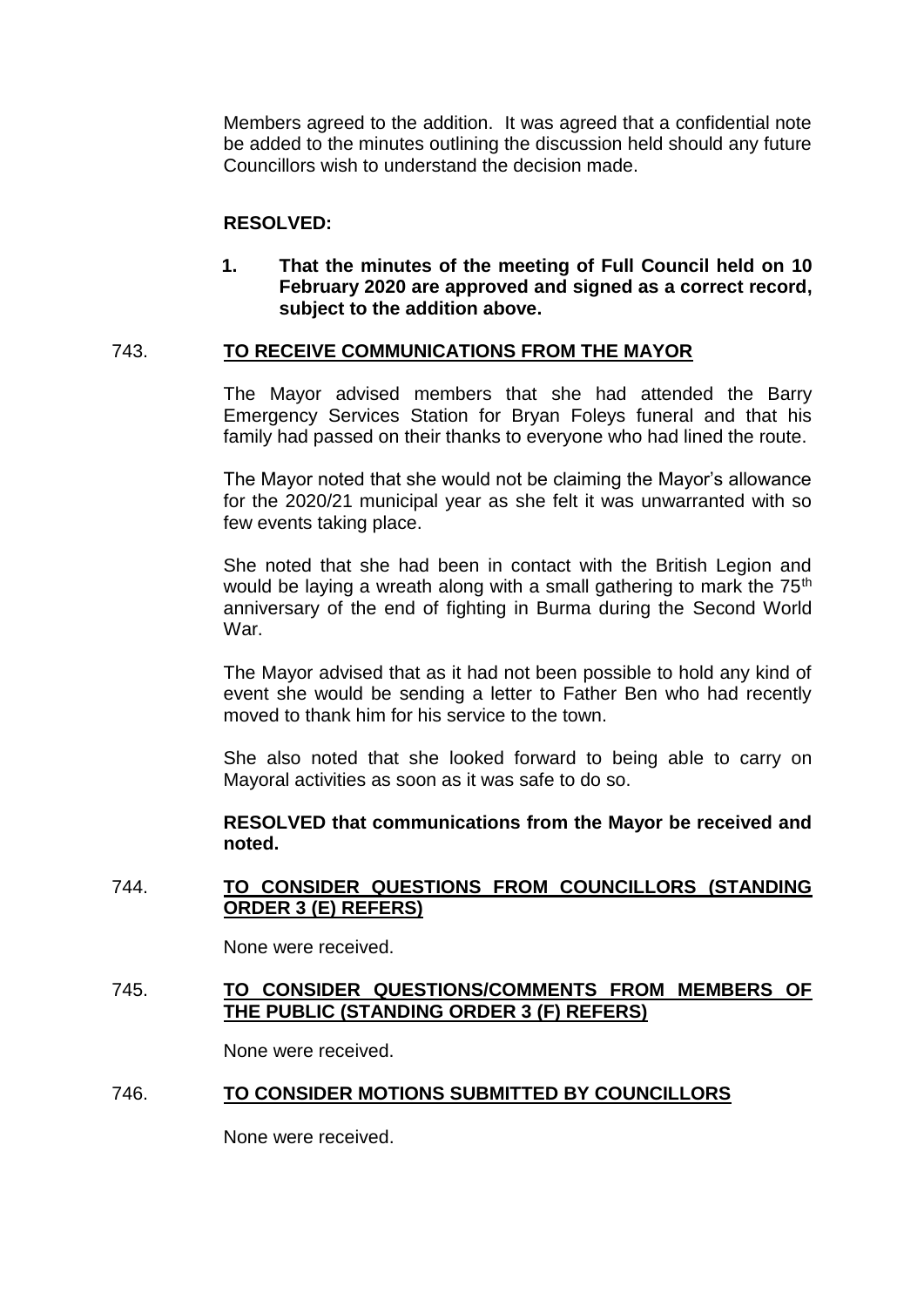The Mayor requested that Agenda Item 22 (Cemetery Trees) be brought forward. Members agreed to this request.

### 747. **EXCLUSION OF THE PRESS AND PUBLIC**

**RESOLVED: In accordance with section 1(2) of the Public Bodies (Admission to Meetings) Act 1960, in view of the confidential nature of the business about to be transacted, it is advisable in the public interest that the press and public are excluded from the remainder of the meeting.**

### 748. **CEMETERY TREES**

Members received information on the issue of the trees along the boundary with the cemetery and St Andrews Road. They also received a report from JV Tree Services outlining the advantages and disadvantages of the proposed options.

JV Tree Services advised that the proposed option of removing the trees in stages was not viable on health and safety grounds as the trees had been planted so closely together that they were now reliant upon one another for support and would be more likely to fail if this approach was taken. It was noted that therefore it needed to be decided whether the trees would be removed completely or reduced in height.

Members discussed the options and their concerns around public perception of the removal of the trees. They also discussed the parameters of a consultation.

Councillor Richardson requested clarity on the health and safety concerns of both options. JV Tree Services advised that there would be no health and safety issues with removing the trees and replacing them with smaller native species. It was noted however that reducing the trees left them open to becoming unbalanced and that they would require ongoing maintenance as they would continue to grow.

The Chief Officer noted that whilst she understood Members concerns, the professional recommendation was to remove the trees and as Chief Officer she would advise members to follow direction from their report to remove the trees entirely.

Councillor S Hodges proposed the public and environmental groups be consulted – giving details of the advantages and disadvantages of both options and including the types of trees that would be planted to replace the non-native Cypress Leyland trees currently in situ – with a decision to be made by Council following this. Councillor N Hodges seconded this proposal.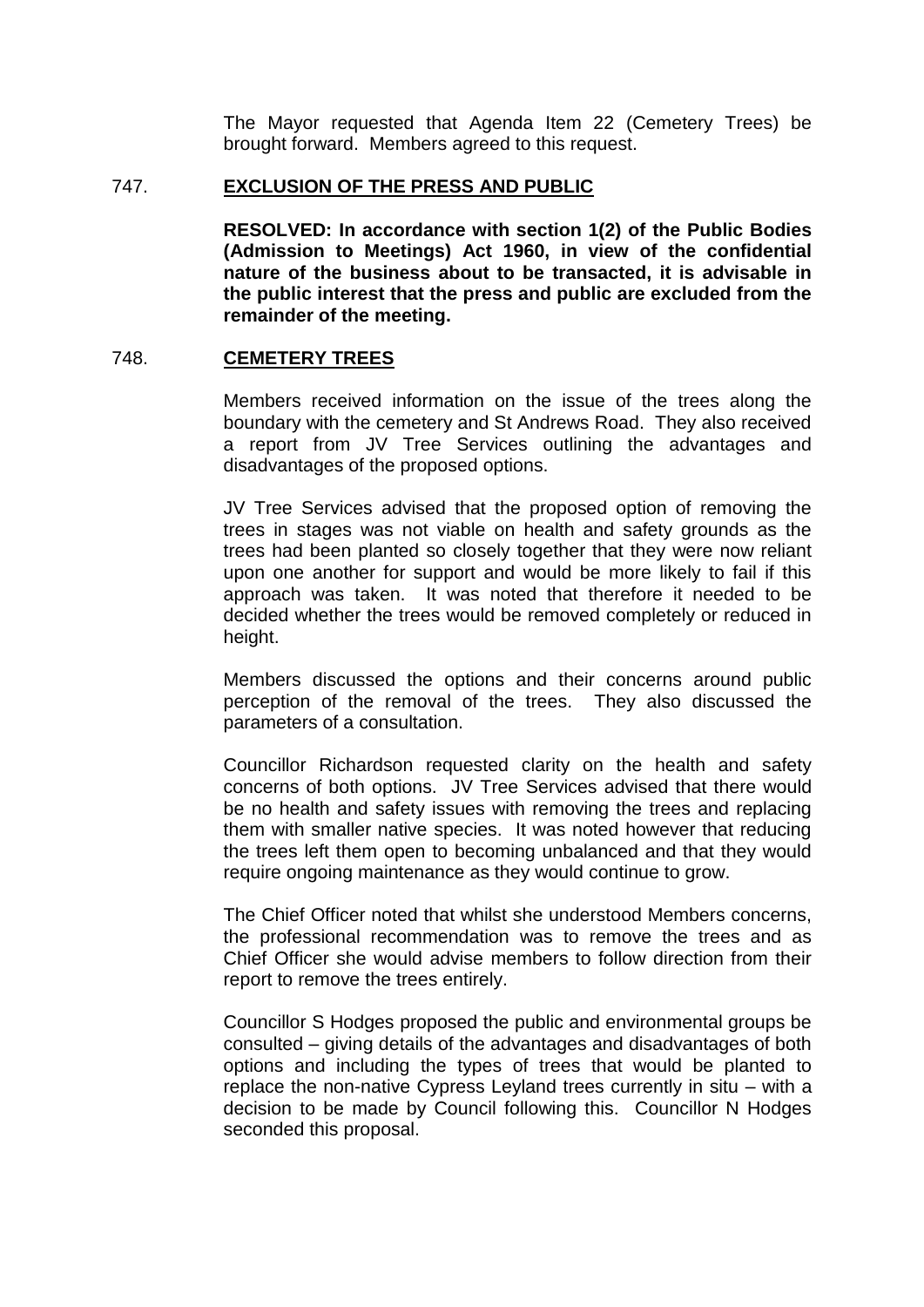Councillor L Rowlands proposed that the trees be removed, the dilapidated fence line replaced and the area be replanted with native species. Councillor Charles seconded this proposal.

A vote was held on Councillor S Hodges proposal the results of which were –

**For – 16 Against – 4 Abstained - 1**

**RESOLVED:**

- **1. That the public and environmental groups be consulted on the removal or reduction of the trees on the boundary line of the Cemetery and St Andrews Road.**
- **2. That the consultation contains the details of the advantages and disadvantages of both options and including the types of trees that would be planted to replace the non-native Cypress Leyland trees currently in situ.**

JV Tree Services left the meeting.

### 749. **INCLUSION OF THE PRESS AND PUBLIC**

**RESOLVED: That the press and public were able to attend for the remainder of the meeting.**

750. **TO RECEIVE AND NOTE THE MINUTES OF THE HALLS, CEMETERIES AND COMMUNITY FACILITIES COMMITTEE MEETING HELD ON 6 JULY 2020 AND TO GIVE CONSIDERATION TO ANY RECOMMENDATIONS CONTAINED THEREIN** 

> **RESOLVED that the minutes of the Halls, Cemeteries and Community Facilities Committee's meeting held on 6 July 2020 be received and noted.**

751. **TO RECEIVE AND NOTE THE MINUTES OF THE PLANNING COMMITTEE'S MEETING HELD ON 7 JULY 2020 AND TO GIVE CONSIDERATION TO ANY RECOMMENDATIONS CONTAINED THEREIN**

> **RESOLVED that the minutes of the Planning Committee meetings held on 7 July 2020 be received and noted.**

752. **TO RECEIVE AND NOTE THE MINUTES OF THE SUSTAINABLE BARRY WORKING GROUP MEETINGS HELD ON 13 AND 20 JULY 2020 AND TO GIVE CONSIDERATION TO ANY RECOMMENDATIONS CONTAINED THEREIN**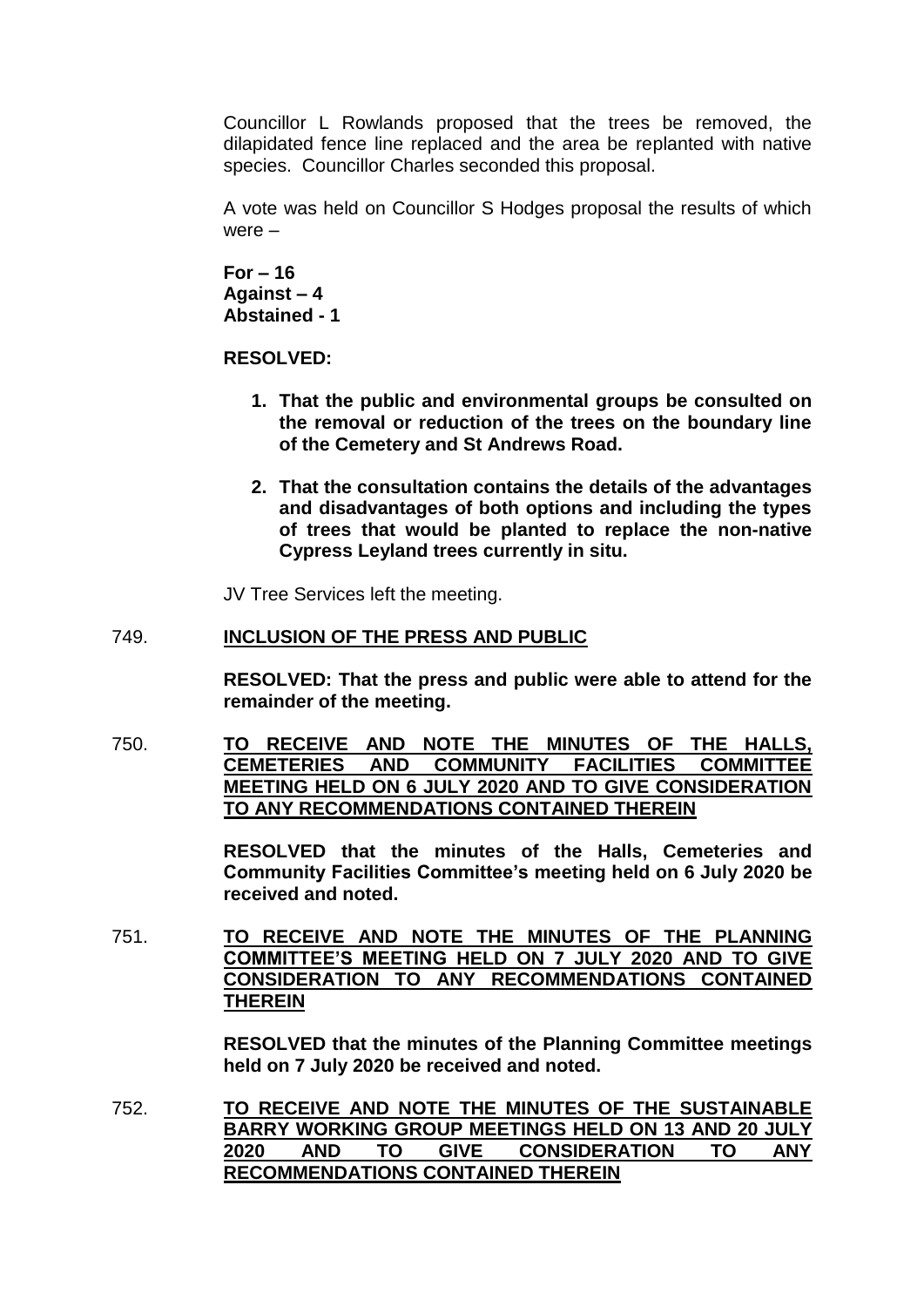Members wished to record their thanks to Officers for their input in collating the information required to enable the group to come to a decision.

**RESOLVED that the minutes of the Sustainable Barry Working Group meetings held on 13 and 20 July 2020 be received, noting that consideration of recommendations therein will be discussed in full at Item 15.**

753. **TO RECEIVE AND NOTE THE MINUTES OF THE PERSONNEL COMMITTEE MEETING HELD ON 28 JULY 2020 AND TO GIVE CONSIDERATION TO ANY RECOMMENDATIONS CONTAINED THEREIN**

> **RESOLVED that the minutes of the Personnel Committee meetings held on 28 July 2020 be received, noting that consideration of recommendations therein will be discussed in full at Item 20.**

754. **TO RECEIVE AND NOTE THE MINUTES OF THE SHOP LOCAL BARRY ADVISORY GROUP MEETING HELD ON 16 JULY 2020 AND TO GIVE CONSIDERATION TO ANY RECOMMENDATIONS CONTAINED THEREIN**

> **RESOLVED that the minutes of the Sustainable Barry Working Group meeting held on 16 July 2020 be received and noted.**

#### 753. **SCHEDULE OF PAYMENTS OF ACCOUNTS FOR MARCH 2020 (FINAL) AND APRIL 2020 TO JUNE 2020**

Members received the schedule of payments for March 2020 (Final) and April 2020 to June 2020 for approval consisting of BACS payments and direct debits in the amount of £56,373.55.

#### **RESOLVED:**

- **1. That the information relating to salary payments for July 2020, which has been certified and authorised by the appropriate officers in accordance with the requirements of Standing Order 19(c), be received and noted.**
- **2. That the schedule of payments for July 2020 (Final) consisting of BACS payments and direct debits in the amount of £56, 373.55 be approved.**

#### 754. **BUDGET MONITORING REPORT 1 APRIL TO 30 JUNE**

Members received the Council's income and expenditure in the 2020/21 financial year as at the end of June 2020.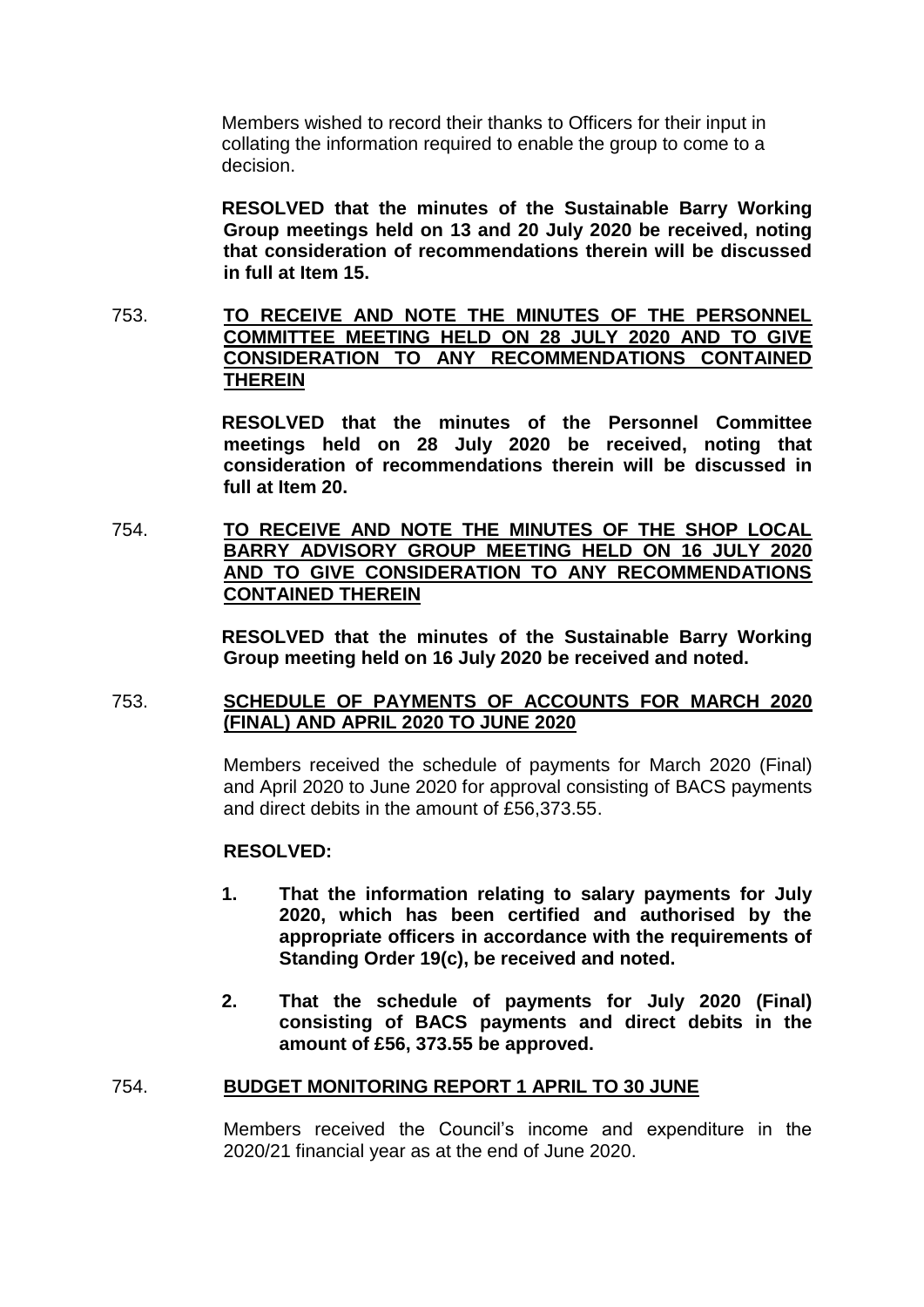**RESOLVED that the budget monitoring report for June 2020, indicating actual income and expenditure up to the end of month three in the 2020/21 financial year be received, noting the net overspend of £19,413 for 2020/21.**

755. **TO APPROVE A COVID-19 RECOVERY FUND AS RECOMMENDED BY THE SUSTAINABLE BARRY WORKING GROUP**

> Members received an overview of the recommendations discussed at the meetings of the Sustainable Barry Working Group held on 13 and 20 July.

#### **RESOLVED**

- **1. That the extract relating to the Wellbeing of Future Generations Wales Act 2015 Sustainable Development Principle is the Decision Making Framework to Improve the Economic, Social Environmental and Cultural Well-Being of Barry and is placed on all future committee agendas for reference. (Appendix 1 relates)**
- **2. That the Terms of Reference for the Sustainable Barry Working Group are approved, subject to the amendment discussed at the meeting held on 13 July 2020. (Appendix 2 relates)**
- **3. That a new budget heading entitled "Covid-19 Fund" is approved and the following budgets are considered for repurposing either in full or part to this new budget heading for the purpose of administering financial aid to both Traders and Community Groups and for potential projects derived from consultation with members of the public:**
- **4. That £3,000 from the Christmas Lights budget is repurposed into the Covid-19 Fund, noting that this will not affect the current provision of Christmas Lights across the town.**
- **5. That £1,000 of the £2,000 budget from Corporate Events (earmarked to host the Annual Santa Fun Run) is repurposed into the Covid-19 Fund, noting that this recommendation allows for £1,000 to remain so the event can be hosted remotely.**
- **6. That the £10,000 set aside for the purpose of purchasing Fireworks is repurposed to the Covid-19 Fund, noting that this budget will be ring-fenced should the event organisers approach the Town Council will alternative ways in which to host the Firework Fiesta this year.**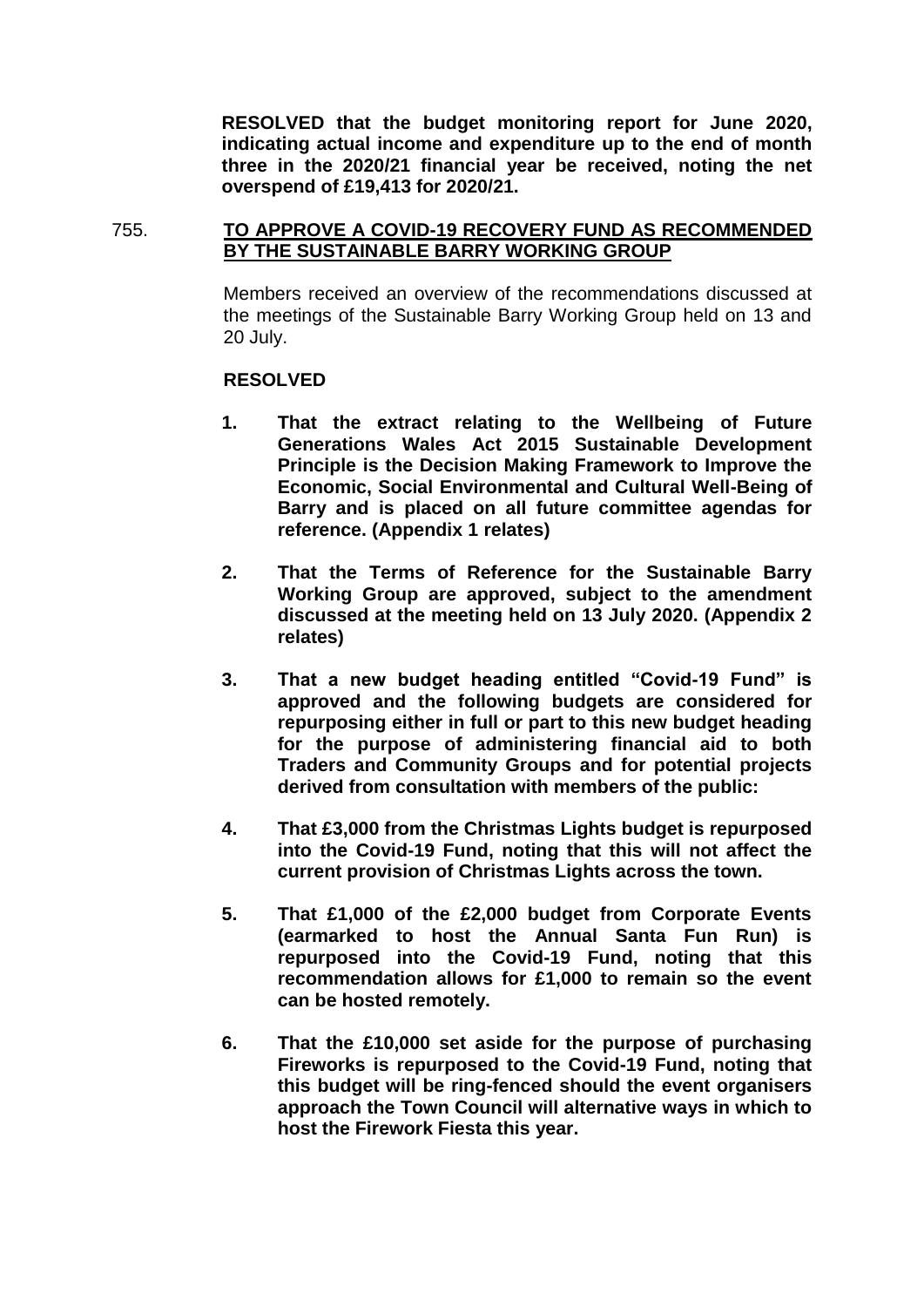- **7. That £2,000 from Corporate Events earmarked to host Family Fun Days and an official opening of Town Hall is repurposed to the Covid-19 Fund budget.**
- **8. That £4,000 from the Corporate Advertising budget is repurposed to allow the appointment of an external social media management company to aid in the promotion of Shop Local and the town, noting that due to the length and potential financial implications of this contract that Officers will obtain 3 separate quotations to demonstrate best value for money.**
- **9. That £1,500 of the budget set aside to begin a Youth Council is repurposed to the Covid-19 Fund, noting that this recommendation allows for a budget of £1,500 to remain to allow the Community Engagement officer to explore ways in which Council can engage with young people.**
- **10. That £3,000 set aside for Dementia Friendly Projects is repurposed to the Covid-19 Fund, noting that this will be ring-fenced specifically for dementia friendly projects.**
- **11. That £10,000 usually set aside for the Books 4 Schools initiative is repurposed to the Covid-19 Fund, noting that Officers will contact schools to enquire if their priorities have changed post-Covid with a further discussion surrounding this budget being held at a later date.**
- **12. That £5,000 is approved from the Covid-19 fund for the purpose of purchasing Love Barry / Shop Local bunting using the existing infrastructure at both Holton Road and High Street from the Christmas Lights, subject to approval from the Vale of Glamorgan Highways department.**
- **13. That £2,700 usually earmarked for the Christmas Lunches is repurposed to the Covid-19 Fund.**
- **14. That £4,300 usually earmarked for the Green Grants is repurposed to the Covid-19 Fund.**
- **15. That £25,000 of the Community Grants budget be placed into the COVID-19 fund. Members also agreed to recommend that the budget heading for Community Groups be increased to £40,000 and all applicants are written to determine if their needs have changed due to COVID-19.**
- **16. That the £3,000 usually earmarked for business support is repurposed to the Covid-19 Fund, noting the recommendation (below) that £50,000 of the Covid-19 fund is earmarked for independent traders to access.**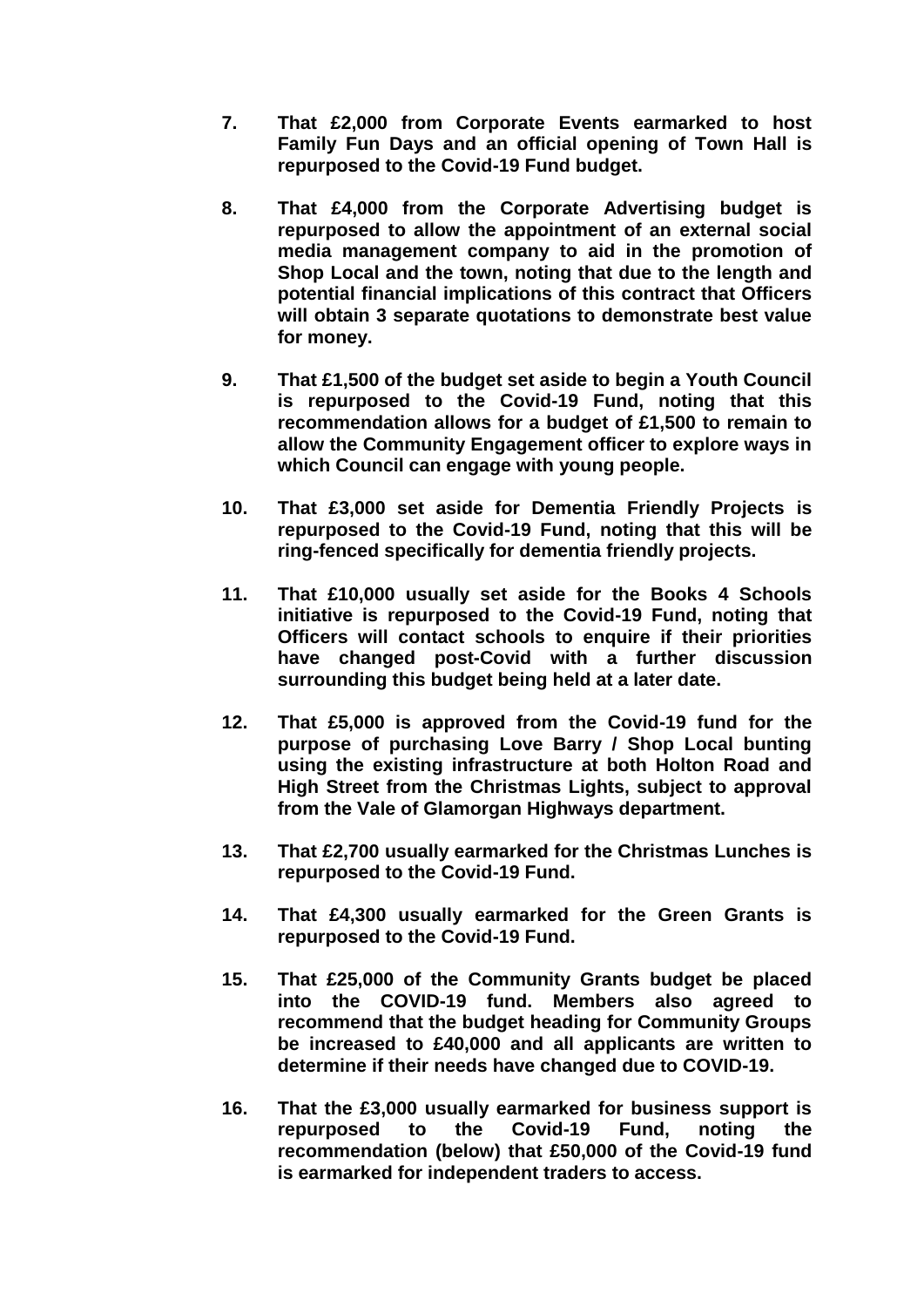- **17. That Officers are authorised to explore purchasing an industrial size marquee for the purpose of allowing more outdoor shopping to be utilised by traders and this is allowed a budget of up to £5,000 from the Covid-19 fund.**
- **18. That the Community Plan is placed on hold for a further 3 months and is reviewed at a later stage, noting that this project may be postponed again.**
- **19. That £50,000 of the Covid-19 fund is earmarked for independent traders to access, through an application process.**
- **20. That the expenditure from the Covid-19 fund can be authorised by the Chief Officer in agreement with Group Leaders through the Urgent Action process.**

#### 756. **DATE OF NEXT MEETING**

**RESOLVED that the next meeting of Full Council will be the Annual Meeting held on Monday 28 September 2020 at 7pm**

#### 757. **EXCLUSION OF THE PRESS & PUBLIC**

**RESOLVED that in accordance with section 1 (2) of the Public Bodies (Admission to Meetings) Act 1960, in view of the confidential nature of the business about to be transacted, it is advisable in the public interest that the press and public are excluded from the remainder of the meeting.**

758. **TO RECEIVE THE MINUTES OF THE INNOVATION WORKING PARTY HELD ON 7 JULY 2020 AND CONSIDER RECOMMENDATIONS THEREIN REGARDING NAMING OF THE COMMUNITY BUILDING AT CEMETERY APPROACH FOLLOWING COMMUNITY FEEDBACK.**

**Resolved:**

- **1. That the community building at Cemetery Approach is not named after one individual and that other avenues are explored to commemorate the lives of Darwin Payne, Gwyneth Hinds-Payne and Bryan Foley.**
- **2. That the Chief Officer explores the introduction of a Naming Policy.**
- **3. That the Chief Officer considers the Council's stance in relation to receiving petitions, producing a further report to Council advising them of the outcome of this research with a view to adopting a policy to support this.**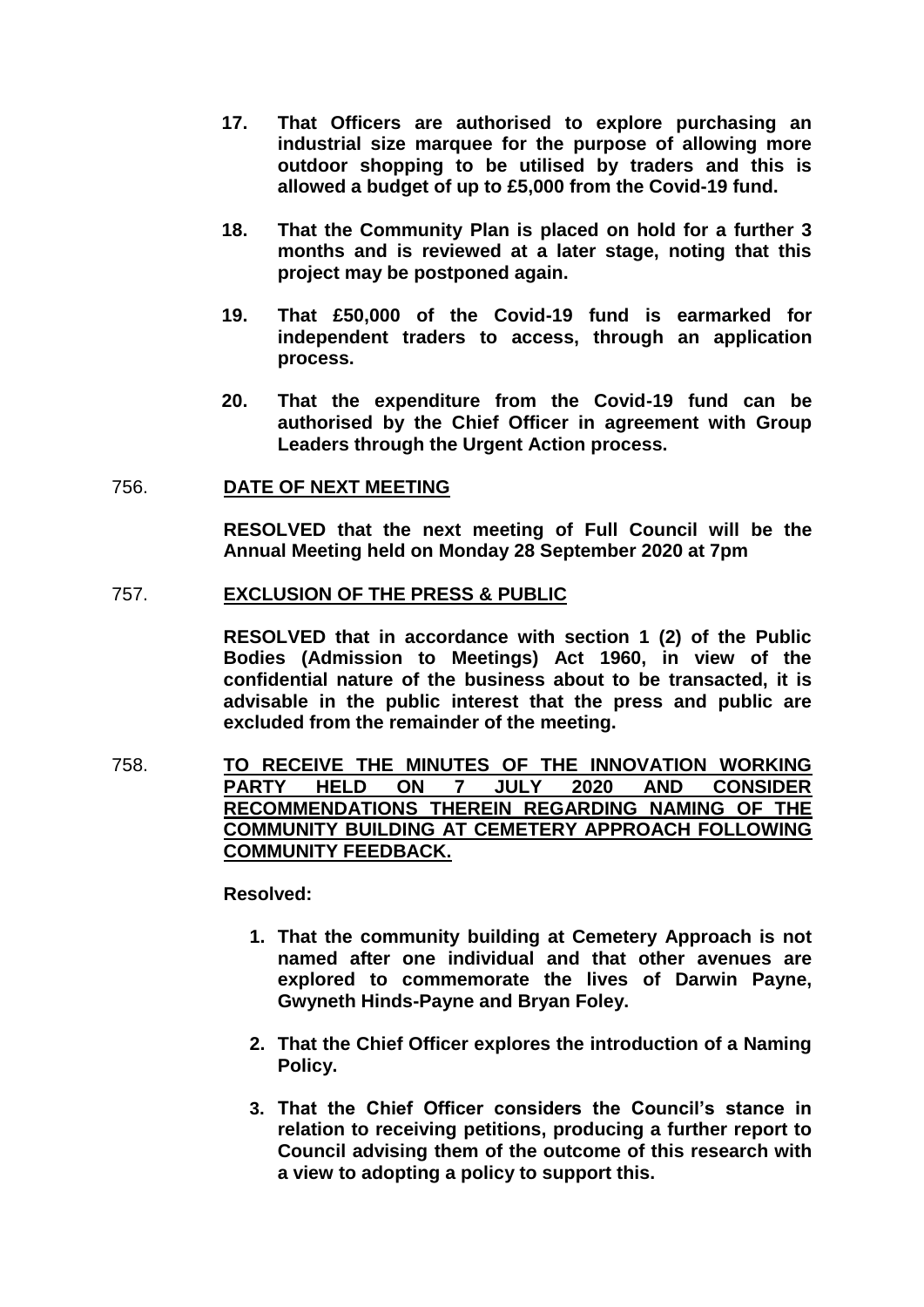- **4. That both a Facebook Poll and a socially distanced vote at the Town Hall be held to decide the name of the Community Building**
- **5. That the following names be put forward to a public vote;** 
	- **Ty Teilo**
	- **Ty Merthyr Dyfan**
	- **Cemetery Approach Community Centre**
	- **Enfys Community Centre**
- 759**. TO RECEIVE RECOMMENDATIONS FROM AN EXTRAORDINARY MEETING OF THE PERSONNEL COMMITTEE HELD ON 28 JULY 2020 REGARDING CEMETERY STAFF CONSULTATION ON SERVICE CHANGE**

Members received an update regarding cemetery staff consultation on service change.

### **RESOLVED**

- **1. That the external security company continue to lock up the cemetery until September 2020.**
- **2. That options for implementing summer opening hours in 2021 be discussed at a meeting of the Personnel Committee in October.**

## 760. **TO REVIEW AND AGREE A RESPONSE TO J.D. WETHERSPOON'S CORRESPONDANCE REGARDING BARRY TOWN COUNCIL'S COAT OF ARMS**

Members were provided with a draft response to J.D Wetherspoon's correspondence drawn up by Barry Town Council's solicitor.

It was proposed that the letter be sent to J.D Wetherspoon's solicitors. The result of which was that the proposal was **CARRIED** by way of a majority vote.

For - 16 Against - 5

# **RESOLVED:**

**1. That the response drafted by Barry Town Council's solicitor be sent to J.D Wetherspoon's solicitor.**